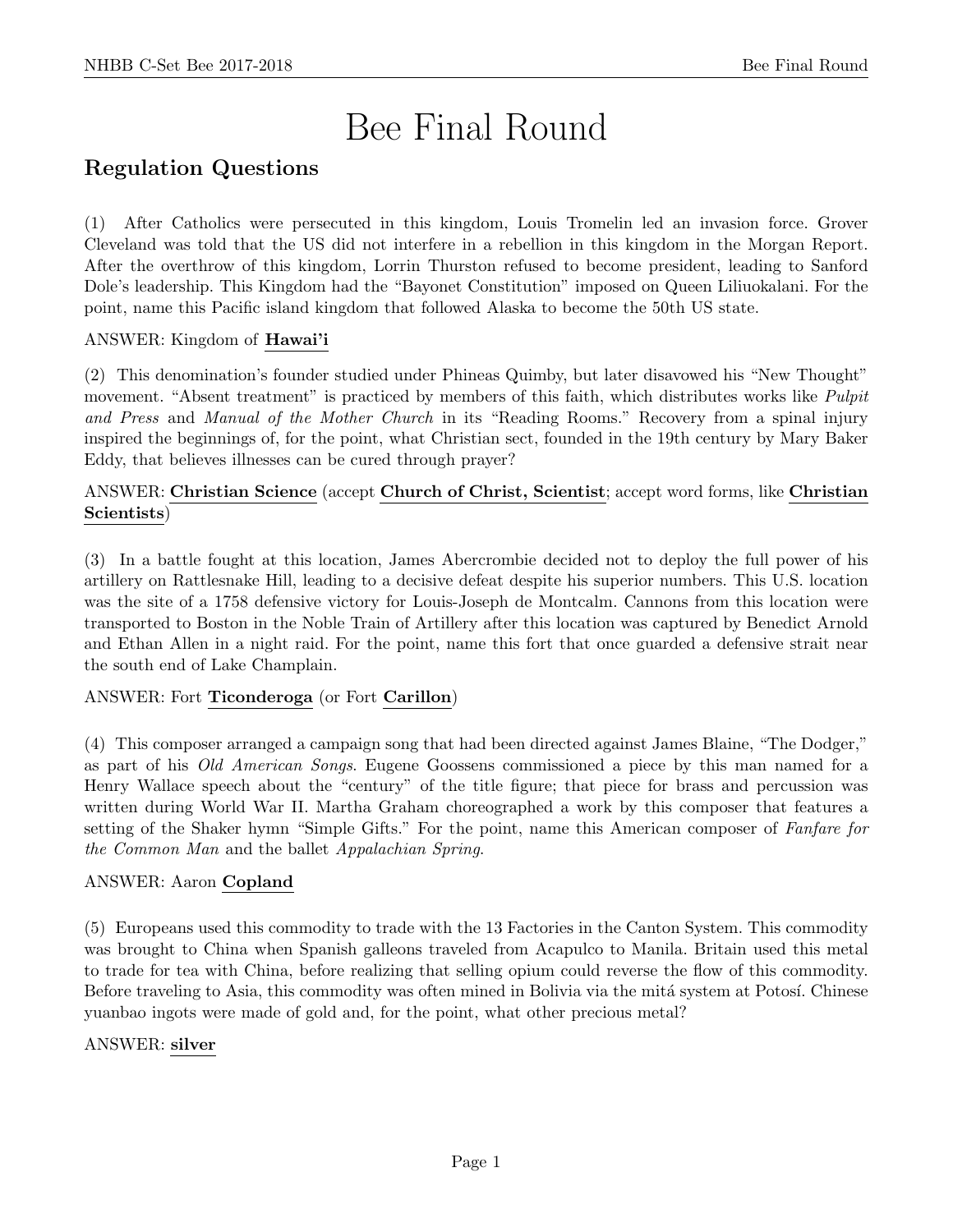(6) During one battle at this location in 279 BC, Brennus managed to encircle the opposing forces, allowing him to move on to a sack of Delphi. In another battle at this location, a Phocian force on a hill was left to watch their enemies march by, encircling that enemy via a pass around this location revealed by Ephialtes. A 480 BC naval battle at Artemisium happened at the same time as a battle at, for the point, what "hot gates" where Leonidas was defeated with his force of around 300 Spartan soldiers?

# ANSWER: (Battle(s) of) Thermopylae

(7) This country's "art of impermanence" is lauded in a work about its aesthetic sensibilities titled In Praise of Shadows. A growing population of acutely socially withdrawn individuals in this country was studied in The Anatomy of Dependence by one of its contemporary psychologists. A wartime study of this country funded by the U.S. government first distinguished between guilt and shame cultures and was written by Ruth Benedict. For the point, name this Asian country described in The Chrysanthemum and the Sword.

#### ANSWER: Japan (or Nippon)

(8) In 2007, 17 citizens of this country were killed in Nisour Square by private contractors. Three years earlier, the killing of four members of that private company, Blackwater, sparked the first Battle of Fallujah in this country. An invasion of this country was predicated on its attempt to buy yellowcake uranium from Niger. For the point, name this country that was named with Iran and North Korea in the "Axis of Evil" by George W. Bush in 2002, a year before the US invaded it to depose Saddam Hussein.

#### ANSWER: Republic of Iraq

(9) One of this leader's security chiefs was nicknamed the "Bloody Dwarf" for his enjoyment of torturing political opponents. Leftist opposition to this leader was known as the United Opposition, which was co-organized by the author of The Revolution Betrayed. This man had Andrey Vyshinsky prosecute Lev Kamenev and Grigory Zinoviev in show trials, and had Nikolai Yezhov lead the Great Purge. For the point, name this leader of the Soviet Union through World War II.

#### ANSWER: Joseph Stalin (or Josef Dzhugashvili)

(10) This empire was briefly interrupted by Sher Shah of the Sur Empire during the reign of Humayun. One ruler of this kingdom created his own religion called the Din-i Ilahi, encouraged learning at his House of Worship, and abolished the jizya tax on non-Muslims. This empire began with Ibrahim Lodi's loss at Panipat in 1526. Another ruler of this empire built a mausoleum for his wife Mumtaz. For the point, name this empire ruled by Babur, Akbar the Great, and Shah Jahan, who built the Taj Mahal.

#### ANSWER: Mughal Empire

(11) North America's continental pole of inaccessibility lies in this US state's Pine Ridge Reservation, where Black Coyote and others were killed. Jewel Cave National Monument is found in this state, where the incomplete Crazy Horse Memorial is planned to become the world's largest monument. Those sites are located in this state's Black Hills, which also contains Gutzon Borglum's monument of four American presidents. The Wounded Knee incident took place in, for the point, what home state of Mount Rushmore?

#### ANSWER: South Dakota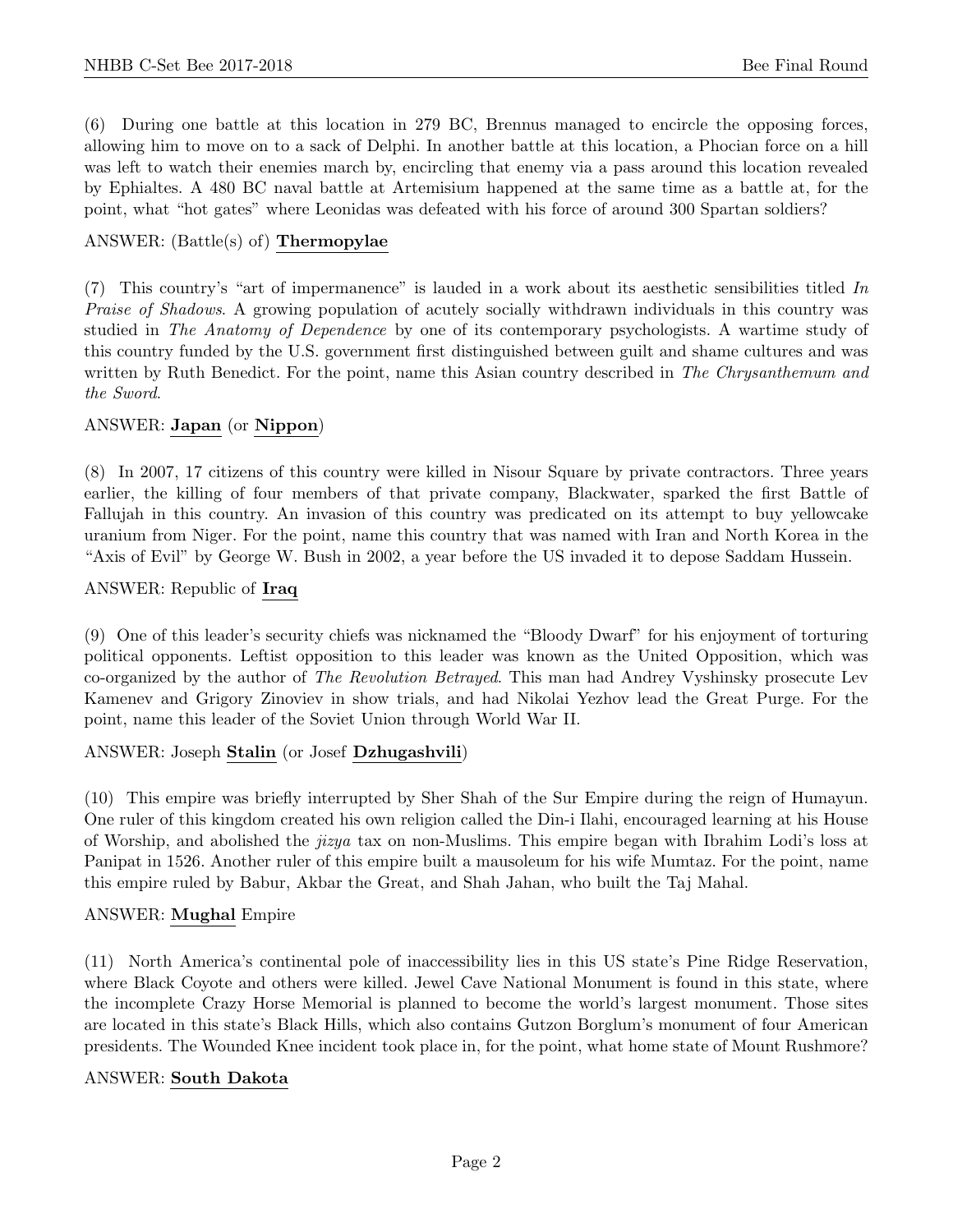(12) John de Vere commanded the vanguard at both this battle and, two years later, a quashed rebellion at Stoke Field. Nine days after this battle, William Caxton published Malory's Le Morte D'Arthur, supposedly as commentary on this battle's most notable death. A full-on charge of roughly 1,000 knights was ordered by the loser of this battle, who had earlier served as Duke of Gloucester under his brother Edward IV. Richard III was killed at this battle, after which Henry VII was crowned. For the point, name this decisive 1485 battle of the Wars of the Roses.

# ANSWER: Battle of Bosworth Field

(13) Ebenezer Hoar led an anti-slavery faction of this party that labeled themselves "Conscience," as opposed to "Cotton." This party supported higher tariffs, infrastructure subsidies, and a national bank under the American System. A President from this party known as "His Accidency" was shunned by this party after signing the Tariff of 1842. Winfield Scott was the last Presidential nominee of, for the point, what American political party whose leaders, like Henry Clay, opposed Andrew Jackson's Democrats in the 19th century?

#### ANSWER: Whig Party

(14) This city is home to an airport that is named in honor of Prime Minister Adolfo Suarez and is the busiest in its country. This city's Vicente Calderon Stadium, which hosted its final game in 2017, included a stand of seating built over the M-30 highway that circles this city; a replacement stadium is being built a short drive from this city's aforementioned Barajas Airport. Nearly 200 people died in a 2004 terrorist attack on the train system of, for the point, what capital city of Spain?

#### ANSWER: Madrid

(15) The previous holder of this man's current position ended his tenure by inviting the Foo Fighters to play "Everlong." This man, who was attacked by conservatives for his work as the host of the 2006 White House Correspondent's Dinner, led a 2010 "March to Keep Fear Alive" that was paired with a "Rally to Restore Sanity" led by colleague Jon Stewart. David Letterman was succeeded by, for the point, what host of CBS's Late Show who once hosted a Comedy Central Report [re-pore]?

#### ANSWER: Stephen Colbert [kohl-bayr]

(16) This general ordered his troops not to fire "on our brothers" during the Battle of Aspromonte [as-pro-mon-tay]. This European refused to command Union troops, legendarily because Abraham Lincoln would not declare the abolition of slavery as the Union's goal. This man conquered the Bourbon Kingdom of the Two Sicilies in his Expedition of the Thousand. Count Cavour, Giuseppe Mazzini, and this man were known respectively as the brain, soul, and sword of the Risorgimento. For the point, name this "hero of two worlds" who led the redshirts in the fight for Italian unification.

#### ANSWER: Giuseppe Garibaldi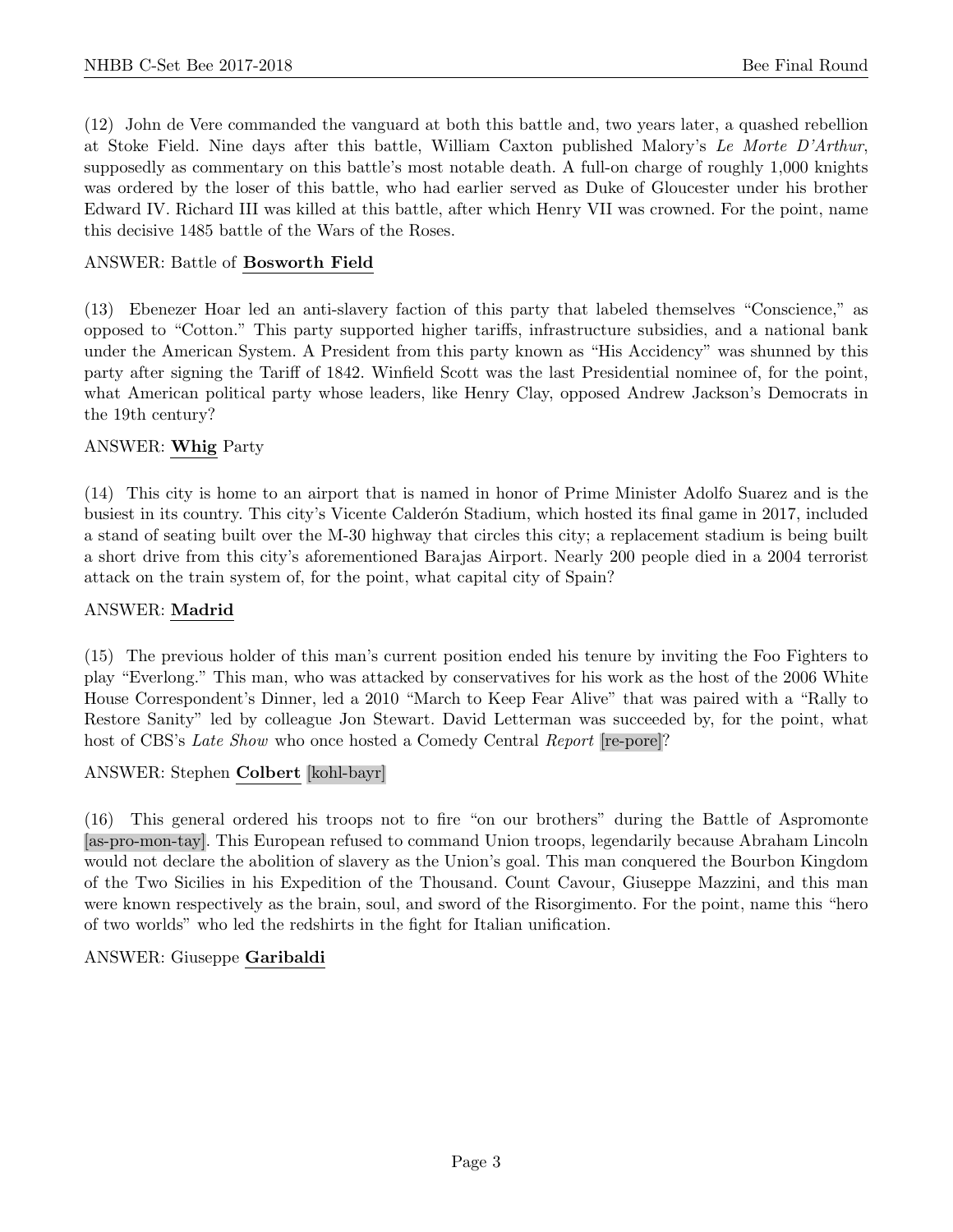(17) A Sun newspaper in this city was managed for forty years by the anti-McCarthyist real estate developer Hank Greenspun. This city's airport is named after the sponsor of a 1950 Internal Security Act, Pat McCarran. The gangster Bugsy Siegel financed the development of the Flamingo Hotel in this city, where Frank Sinatra performed shows at Caesars Palace. For the point, name this Nevada city where mobsters helped develop a "strip" of casinos.

#### ANSWER: Las Vegas

(18) In a battle near Jindo Island, this weapon was deployed in a frontal attack after changing currents caused enemy ships to collide. These vessels, which were employed at the Battle of Myeongnyang [m'yong-n'yang] in the Imjin War, had a dragon's mouth mounted at their front to exhale either flames or a smokescreen. Yi Sun-sin re-designed this type of ship, which is named for the plates covering its top. For the point, name these large Korean warships whose shell-like armor earned a comparison to a reptile.

#### ANSWER: turtle ships (or Geobukseon)

(19) An architect who worked in this city designed its Carson Pirie Scott department store. Louis Sullivan was part of a school of architects named for this city, where *American Gothic* can be viewed. A brick structure in this city with art glass windows and a distinctive horizontal roof was built in the Prairie Style; that building is the Robie House in Hyde Park and was designed by Frank Lloyd Wright. For the point, name this city that was rebuilt after a "Great" 1871 fire.

#### ANSWER: Chicago

(20) After forces on the losing side of this battle ran out of weapons, they threw oranges and lemons. This battle served as revenge for the siege of Famagusta. For maneuvering his forces away in this battle, Andrea Doria was accused of cowardice, though his ally, Don John of Austria led the winning side. For the point, name this last large-scale galley engagement, a naval battle in which the Ottoman Empire was soundly defeated by the Catholic Holy League in 1571.

#### ANSWER: Battle of Lepanto

(21) This man transformed Tammany Hall from a "speech-making club" into a political machine for anti-federalists. As Vice President, this man oversaw the Senate's elimination of speaking limits and the impeachment of Supreme Court Justice Samuel Chase for partisan opinions. The Twelfth Amendment passed after this man was almost elected President while running on Thomas Jefferson's ticket. For the point, name this man who, after his political career was essentially over, shot and killed Alexander Hamilton in a duel.

# ANSWER: Aaron Burr, Jr.

(22) This work devotes two chapters to geographical distribution, including a brief discussion of boulders washed up on the Azores. Charles Lyell helped arrange the publication of this work, whose ideas were later applied to mankind in The Descent of Man. The study of finches and other creatures of the Galapagos Islands during a journey on the Beagle inspired, for the point, what 1859 work that introduced the idea of evolution by natural selection, written by Charles Darwin?

ANSWER: On the Origin of Species by Means of Natural Selection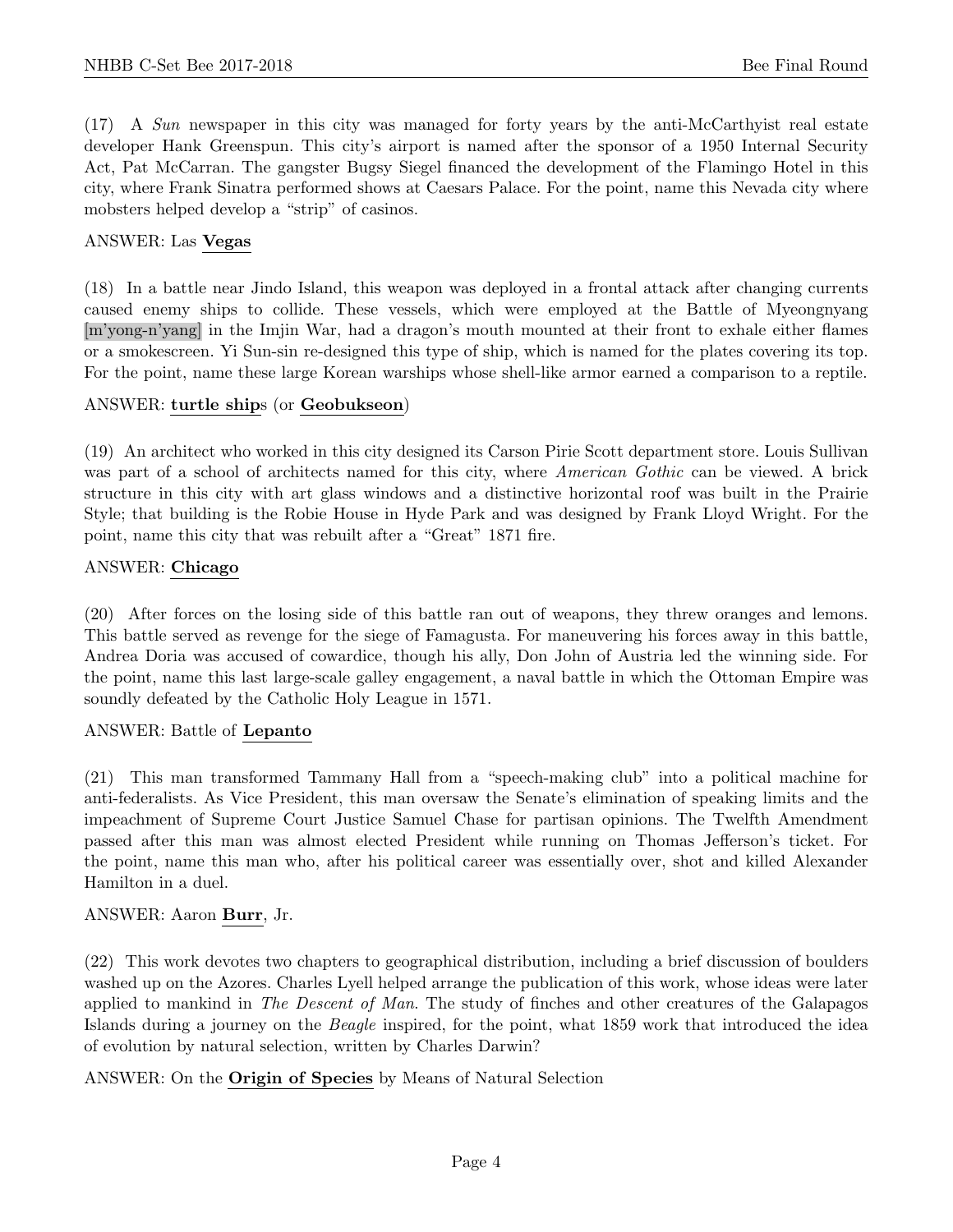(23) A popular 18th century road named for these objects began in Philadelphia and worked through the backcountry to Augusta, Georgia. A specialized box was added to the back of these objects as made by the Studebaker family to provide storage and cooking utilities. The large Conestoga type of these vehicles was covered and could be caulked to cross rivers, and the "chuck" type served as a mobile kitchen. For the point, name these vehicles that transported American settlers and goods along the Oregon Trail prior to the expansion of railroads.

ANSWER: wagons (accept any specific type, such as Studebaker wagon; accept (Great) Wagon Road)

(24) During this campaign, a side expedition was made to Samosata, and Kilij [kill-itch] Arslan lost the Battle of Dorylaeum. In this campaign, one side rallied forces against Kerbogha by finding the Holy Lance. Bohemond of Taranto defended Antioch during this conflict, which was preceded by Peter the Hermit's fight against the Seljuk Turks. "God wills it" was Pope Urban II's cry for, for the point, what military campaign called at the Council of Clermont in 1096 to capture the Holy Land?

ANSWER: First Crusade (prompt on Crusade(s))

(25) This man may have issued the earliest mention of human rights on a cylinder, discovered in 1879, that has also led some biblical scholars to believe that this man ended the Babylonian Captivity. After defeating Croesus [kree-sus] of Lydia and the Median empire, this ruler established a new capital at Pasargadae [pass-AR-gah-dye]. This man's son, Cambyses II, carried on the Achaemenid line. For the point, name this founder of the Persian Empire.

#### ANSWER: Cyrus the Great (or Cyrus II)

(26) The Spooner Amendment established a William Howard Taft-led government in this country, which was later granted independence via the Tydings-McDuffie Act. American involvement in this country was satirized in Mark Twain's "A Defense of General Funston," a criticism of Frederick Funston's capture of Emilio Aguinaldo, this country's first President. For the point, name this Pacific island country where, in 1898, George Dewey destroyed the Spanish fleet in Manila Bay.

ANSWER: Republic of the Philippines

(27) A novel by this author begins with a man refusing to transport a group of Cubans into the US, but then agreeing to traffic some Chinese people instead. This author, who wrote about the smuggler Harry Morgan in To Have and Have Not, wrote a novel in which Anselmo is killed by flying shrapnel when he blows up a bridge during the Spanish Civil War. The demolitions expert Robert Jordan was created by, for the point, what American author of For Whom the Bell Tolls?

#### ANSWER: Ernest Hemingway

(28) Gabriel Wells bought one of these works and broke it apart, selling its individual leaves. Guillaume-François Debure's discovery of one of these in the Mazarin Library inspired an alternative name for these works, which are versions of the Vulgate. Only 49 copies of this work are known to have survived from the 1450s, when most of them were created in Mainz. The first major work to take advantage of the metal movable type was, for the point, what religious text named for the inventor of the printing press?

ANSWER: Gutenberg Bible (accept descriptive answers, like Bibles made by Johannes Gutenberg; prompt on partial answers)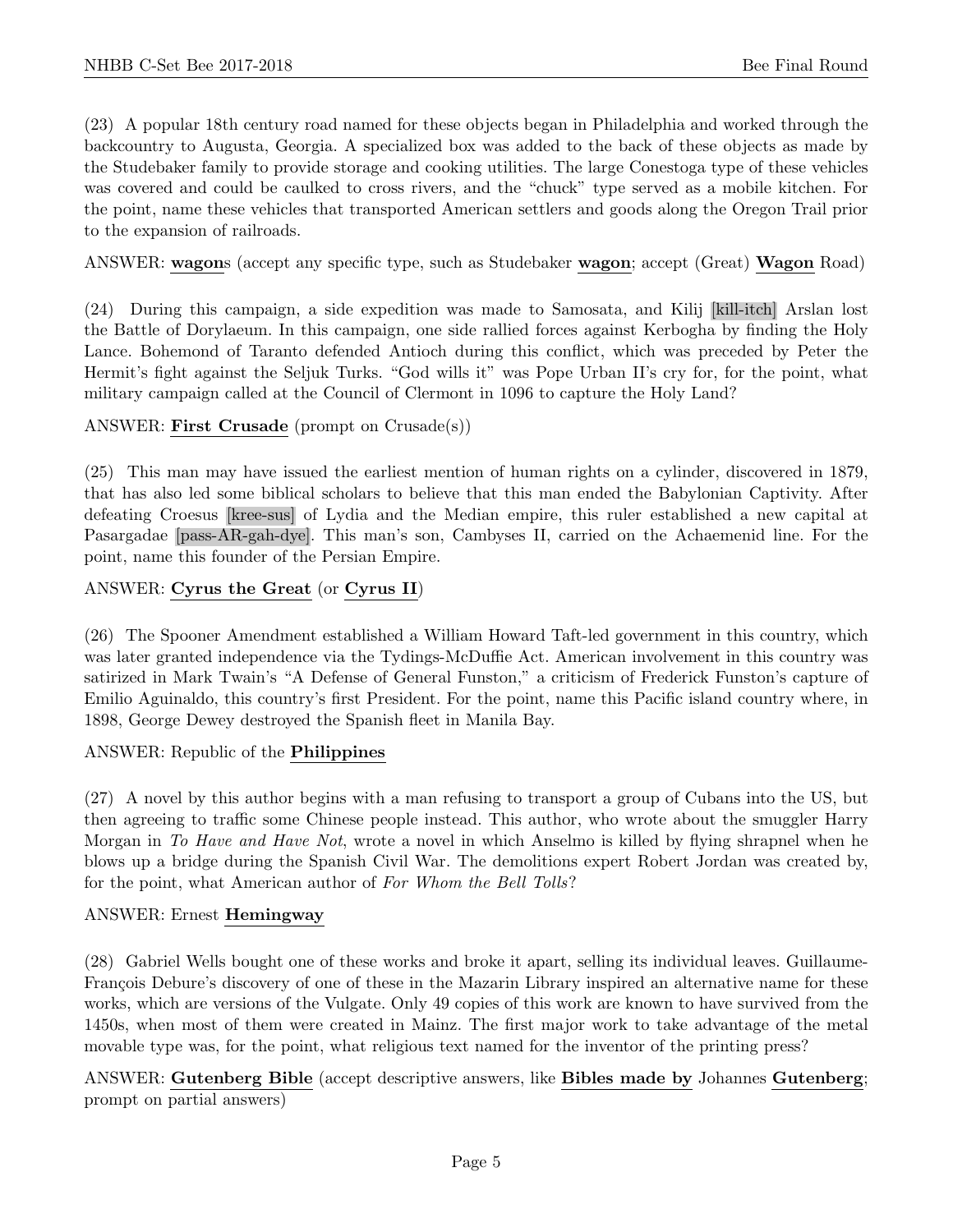(29) A politician of this ethnicity named James Carroll twice served as acting Prime Minister. In World War I, Apirana Ngata supported a pioneer unit composed of these people, who developed the King Movement to unite on the North Island in the 19th century. Infighting among these people took place during the Musket Wars. Representatives of these indigenous peoples are guaranteed 7 electorates in a parliament at Wellington. William Hobson signed the Treaty of Waitangi with, for the point, what native peoples of New Zealand?

ANSWER: Maori people (prompt on "indigenous New Zealanders" and "Aboriginal New Zealanders;" do not prompt on Aborigines)

(30) In February 2017, this country's President joked that if he could, he would ban pineapple on pizza. The prime minister of this country resigned in 2016 after the release of the Panama Papers. This country's Pirate Party came in third place in October 2016 parliamentary elections, winning 10 seats in the Althing. Guoni Johannesson is president of, for the point, what Scandinavian country where the 2010 Eyjafjallajokull [AY-yah-f'yat-la-yo-kuk] eruption cancelled flights out of Reykjavik [rake-ya-vik]?

#### ANSWER: Iceland

(31) In this city, tossing arrows at a statue of a divination god named Hubal was a religious rite practiced by this city's ruling Quraysh tribe in the 5th-century. The "Year of the Elephant" refers to a story where an invading army's leading elephant stopped outside the gates of this city; that elephant stopped due to the birth of a prophet from this city, whose move to neighboring Medina was known as the hijra. For the point, name this home of the Kaaba and birthplace of Muhammad.

#### ANSWER: Mecca

(32) This president fired his Attorney General, J. Howard McGrath, when McGrath refused to cooperate with a corruption investigation. Congress weakened labor unions by overriding this man's veto of the Taft-Hartley Act. This president announced Executive Order 9961, which integrated the armed forces, as part of his Fair Deal. For the point, name this man who defeated Thomas Dewey to maintain the presidency in 1948, having first gained the office after FDR's death.

#### ANSWER: Harry S Truman

(33) During this event, a man named Belling was freed in the storming of Rochester Castle. Some of this event's perpetrators took the pseudonym Piers Plowman. Archbishop Simon Sudbury was executed during this event, whose leader was killed by William Walworth. This event during the reign of Richard II began as a reaction to the Statute of Labourers, which tried to ban pay raises. Wat Tyler led, for the point, what 1381 rebellion named for its impoverished protesters?

ANSWER: Peasant's Revolt (accept Wat Tyler's Rebellion before his name is read; accept the Great Rising)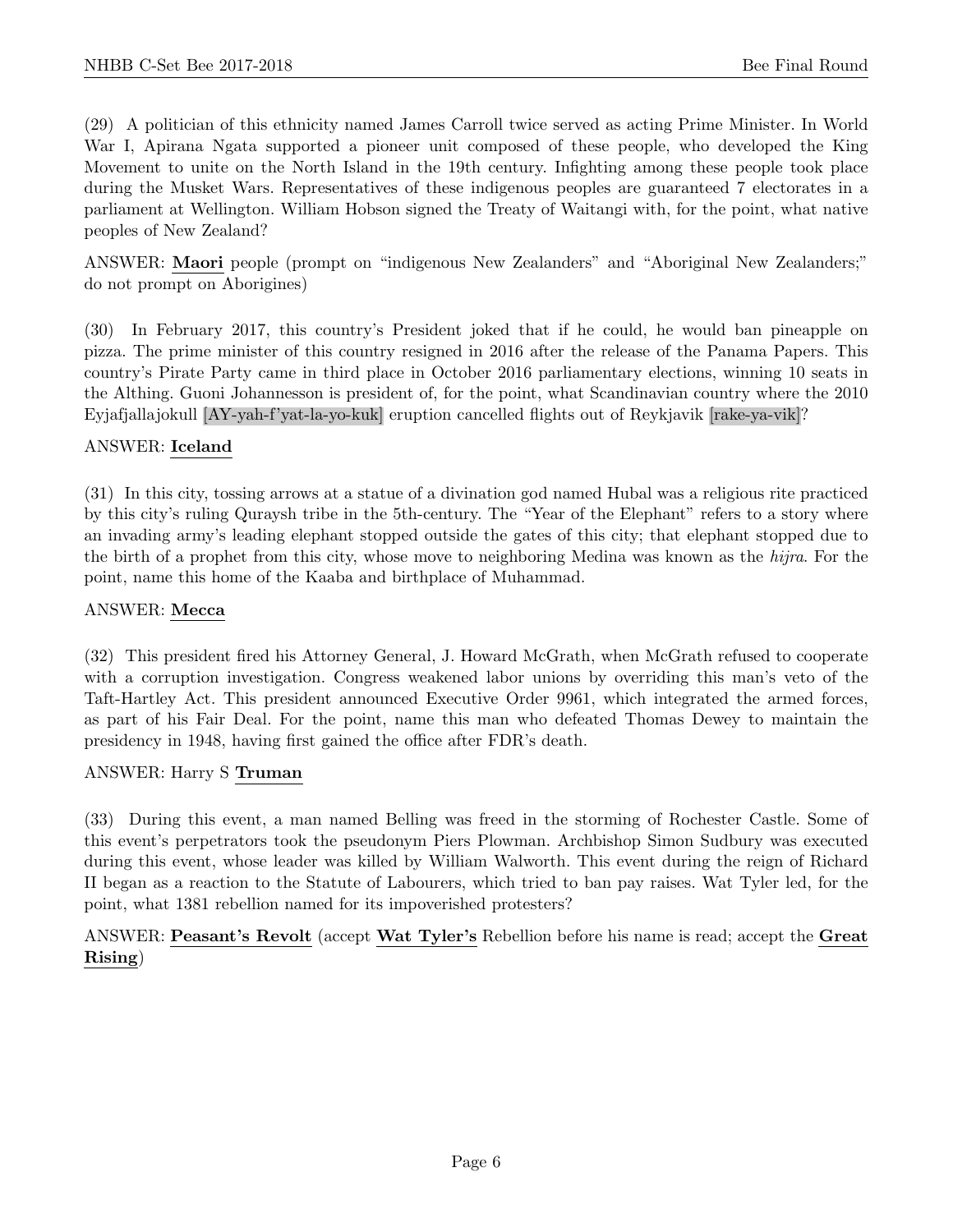(34) The first governor of this U.S. state controversially met with Andre Michaux during the Citizen Genet Affair and was named Isaac Shelby. Andrew Jackson vetoed funding of a construction project in this state called the Maysville Road. A politician who represented this state outlined the American System and became Secretary of State in 1824 in the Corrupt Bargain. Henry Clay represented, for the point, what US state where Fort Knox was built just south of Louisville?

#### ANSWER: Kentucky

(35) A dictator in this nation once bathed in dolphin blood and changed currency to denominations of 45 and 90 units. A leader of this country implemented the order, "when the army shoots, it shoots to hit," during its 8888 Uprising. Ne Win was deposed in this country, where a national junta put down protests during UN Secretary General U Thant's funeral. Buddhists are persecuting Rohingya Muslims in, for the point, what country where Aung San Suu Kyi [chee] is state counsellor?

#### ANSWER: Republic of the Union of Myanmar (accept Burma)

(36) In 2013, a woman was arrested in Lens [lehn] for defacing this painting by writing "AE911" in black marker. This painting is an allegory of the July Revolution, which rocked Paris for three days in 1830, and shows a figure in a yellow dress and Phrygian cap stepping over several bodies. For the point, name this Eugène Delacroix [oo-zhen de-la-kwah] masterpiece whose title figure waves the French tricolor.

# ANSWER: Liberty Leading the People (or La Liberté guidant le peuple; accept translations like Liberty Guiding the People)

(37) The losing side in this battle used forts supposedly named for its commander's mistresses, including "Claudine" and "Gabrielle." This battle was set up three months prior by the losing side's Operation Castor, a reinforcement by airdrop. During this two-month-long siege, Charles Piroth committed suicide after his forces were surrounded by artillery pieces hidden in the mountains. For the point, name this 1954 victory for Vo Nguyen Giap that led to French withdrawal from Vietnam.

#### ANSWER: Battle of Dien Bien Phu

(38) During this war, Count von Schwerin noted that snowblindness caused a miscalculation of the distance to the enemy; he was ignored, but his side won the Battle of Mollwitz anyway. King George II led an army in this war's Battle of Dettingen, the last time a British king led troops in battle. The invasion of Silesia by Frederick the Great began this war, which was ended by the Treaty of Aix-la-Chapelle. For the point, name this war that began after the Pragmatic Sanction of 1713 allowed Maria Theresa to hold a certain throne.

#### ANSWER: War of the Austrian Succession (accept First Silesian War until "Dettingen" is read)

(39) In one of these locations, Laboratory Number Seven is the site of phonoscopy research that analyzes voice patterns in encrypted telephone calls. A resident of one of these locations sews bread from his morning meal into his mattress for safekeeping. Lev Rubin is a resident of one of these locations in the novel The First Circle. Alexander Solzhenitsyn's novel One Day in the Life of Ivan Denisovich is set in, for the point, what type of location where Soviet dissidents were detained, often in Siberia?

ANSWER: gulags (accept Soviet prisons)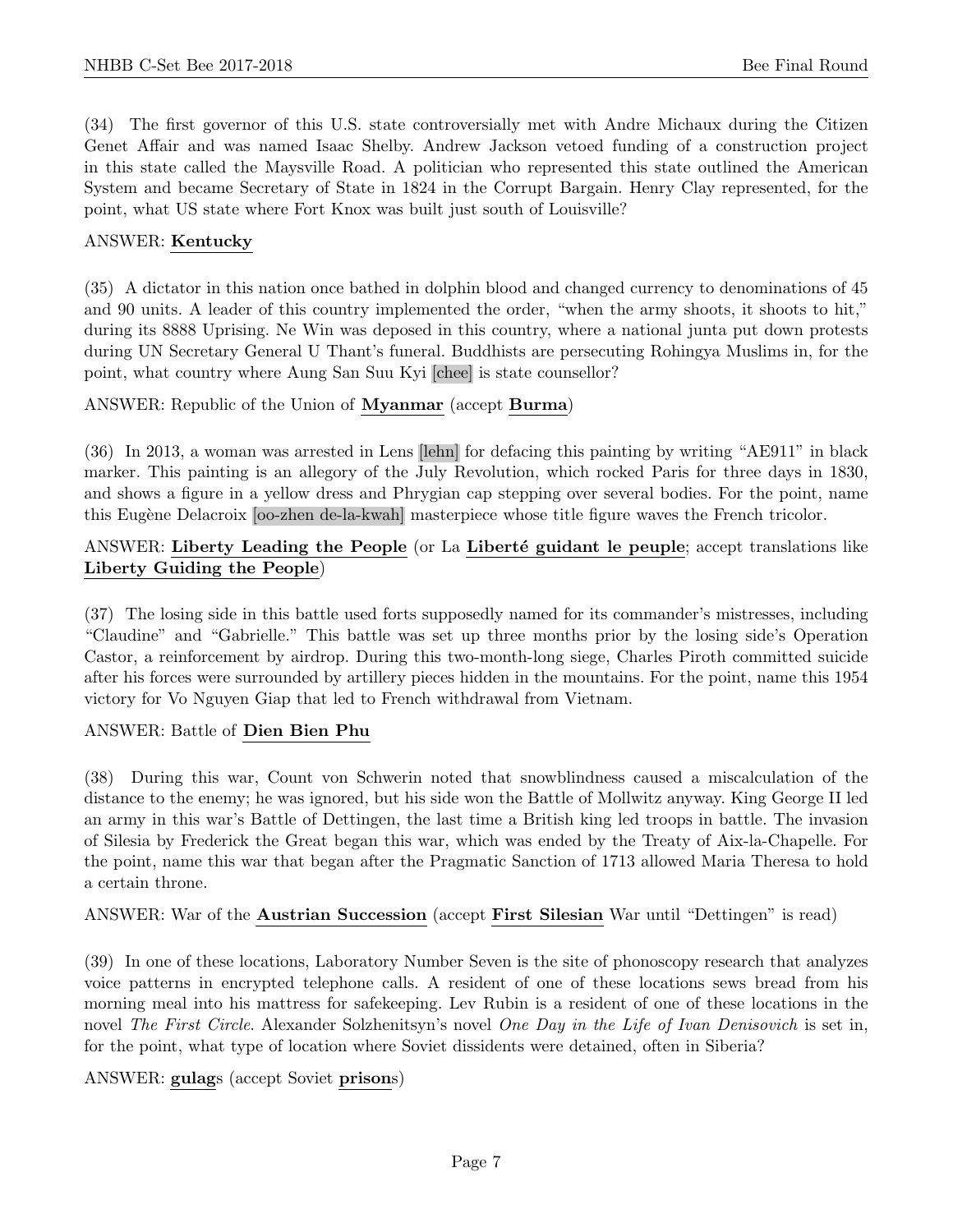(40) Two of this man's three formulations of his most famous concept are named after "Universal Law" and "Autonomy." This philosopher hypothesized that two constitutional republics will never go to war with each other, an idea described as "Perpetual Peace." This man popularized the distinction between a priori and a posteriori statements in his 1781 Critique of Pure Reason. The categorical imperative was described by, for the point, what 18th-century German Enlightenment philosopher?

#### ANSWER: Immanuel Kant

(41) This man's division rebuilt bridges over the Chickahominy River prior to the Battle of Savage's Station. The Battle of Port Republic concluded this commander's string of victories in the Shenandoah Valley. Barnard Elliot Bee claimed that this man's brigade was responsible for holding the Confederate lines at the First Battle of Bull Run. For the point, name this Confederate commander who was killed by friendly fire at the Battle of Chancellorsville and earned the nickname "Stonewall."

#### ANSWER: Thomas "Stonewall" Jackson

(42) John Frederick I of Saxony and Philip I of Hesse led a league against this man, but were beaten by him at the Battle of Muhlberg. Francis I also fought this leader in the Italian Wars, but was beaten at Pavia. Due to the Protestant Reformation and the Schmalkaldic League, this Emperor promulgated the doctrine of Cuius Regio, Eius Religio with the Peace of Augsburg. For the point, name this Holy Roman Emperor who called the Diet of Worms [vohms] against Martin Luther.

ANSWER: Charles V, Holy Roman Emperor (accept Charles I of Spain)

(43) The cyclic nature of these events was explained by Milutin Milankovitch's study of eccentricity, axial tilt, and precession. One of the most severe examples of these events occurred after the Great Oxygenation event. A "little" one of these events caused significant agricultural failures in the centuries after a "Medieval Warm Period." Glaciations may take place during, for the point, what periods in which the surface temperature of the Earth decreases for a significant period of time?

#### ANSWER: ice ages

(44) Eugene Rostow condemned this program as comparable to the Gestapo's actions. General Milton Eisenhower implemented this policy, which included the creation of Civilian Assembly Areas. Fred Korematsu lost his lawsuit against the US government over this policy, which was enacted in Executive Order 9066 by Franklin Roosevelt. Fears of disloyalty after Pearl Harbor were used to justify, for the point, what American policy of forcefully relocating certain Asian-Americans during World War II?

ANSWER: Japanese-American internment (accept descriptive answers relating to relocating Japanese-Americans into (concentration) camps)

(45) A monopoly over production of these items was struck down in a suit brought by Fleer and Donruss against Topps. In 2013, Bill Mastro confessed to trimming one of these objects that had previously been owned by Wayne Gretzky; that object features Honus Wagner and was originally distributed in cigarette packs. For the point, name these collectible items, one of which erroneously features George W. Bush photoshopped in the stands behind Derek Jeter, the shortstop for the Yankees.

ANSWER: baseball trading cards (or baseball cards; accept more generic answers, like sports trading cards; prompt on (sports) cards)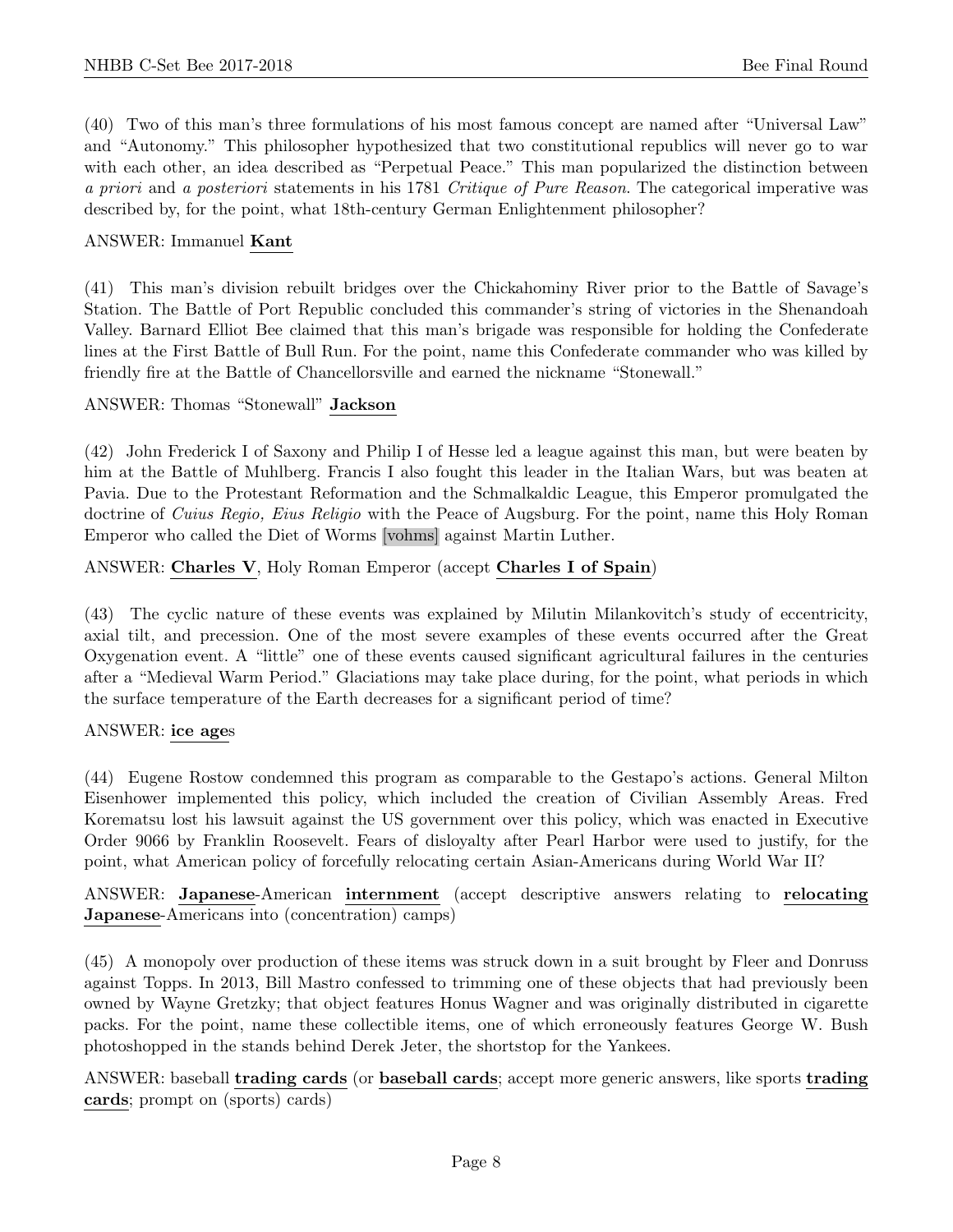(46) Activists from this territory often protested the US Navy's shelling of the island of Vieques [vee-ay-kiss]. Nationalists from this territory attempted to assassinate Harry Truman at the Blair House in 1950. Ricardo Rossello governs this unincorporated territory, where the potential failure of the Guajataca [gwa-ha-ta-ka] Dam in this territory prompted a mass evacuation of over 70,000 people here in 2017. For the point, name this U.S. territory with capital at San Juan that was devastated by Hurricane Maria.

#### ANSWER: Puerto Rico

(47) During this event, the 1201 overflow alarm was correctly ignored. A day after celebrating the end of this event onboard the USS Hornet, President Nixon announced his namesake doctrine at a press conference in Guam. During this event, which was followed by three weeks of quarantine in Houston, Michael Collins remained in the Command Module while the Eagle landed in the Sea of Tranquility. For the point, name this 1969 mission in which Buzz Aldrin and Neil Armstrong became the first men to walk on the moon.

ANSWER: Apollo 11 (accept descriptions of the first Moon landing before "mission" is read, prompting on such descriptions after; prompt on Apollo)

(48) This empire expanded into Wagadou after the slave Sakoura seized power, but Sakoura was murdered and control quickly reverted back to the Kolonkan line. Architectural wonders from this empire include as-Saheli's Djinguereber Mosque and Djenne's Great Mosque. This empire was supplanted by the Songhai, and its most famous ruler legendarily devalued gold along the Mediterranean during his lavish hajj to Mecca. For the point, name this west African empire that was ruled by Mansa Musa.

#### ANSWER: Mali Empire (or Manden Kurufaba)

(49) In 1923, after people from this country were accused of killing Enrico Tellini, Italy bombarded one of its islands. Italy backed out of the Paris Peace Conference after learning that this country was promised Smyrna, which this country was occupying. Benito Mussolini invaded Albania before failing in his 1940 invasion of this country, whose Metaxas Line fell to the Germans the next year. The Corfu Incident enraged, for the point, what country that was occupied by the Nazis after the fall of Athens?

#### ANSWER: Greece

(50) In this country, the city of Chan Chan was the base of power of the Chimu culture, who occupied a similar region as the earlier Moche [mo-chay] culture. A monkey with a spiraling tail is among the line-figures constructed in this modern country by the Nazca people. A civilization based in what is now this country was legendarily founded by Manco Capac, who established the city of Cusco. For the point, name this country, the base of power of the Inca civilization in South America.

#### ANSWER: Peru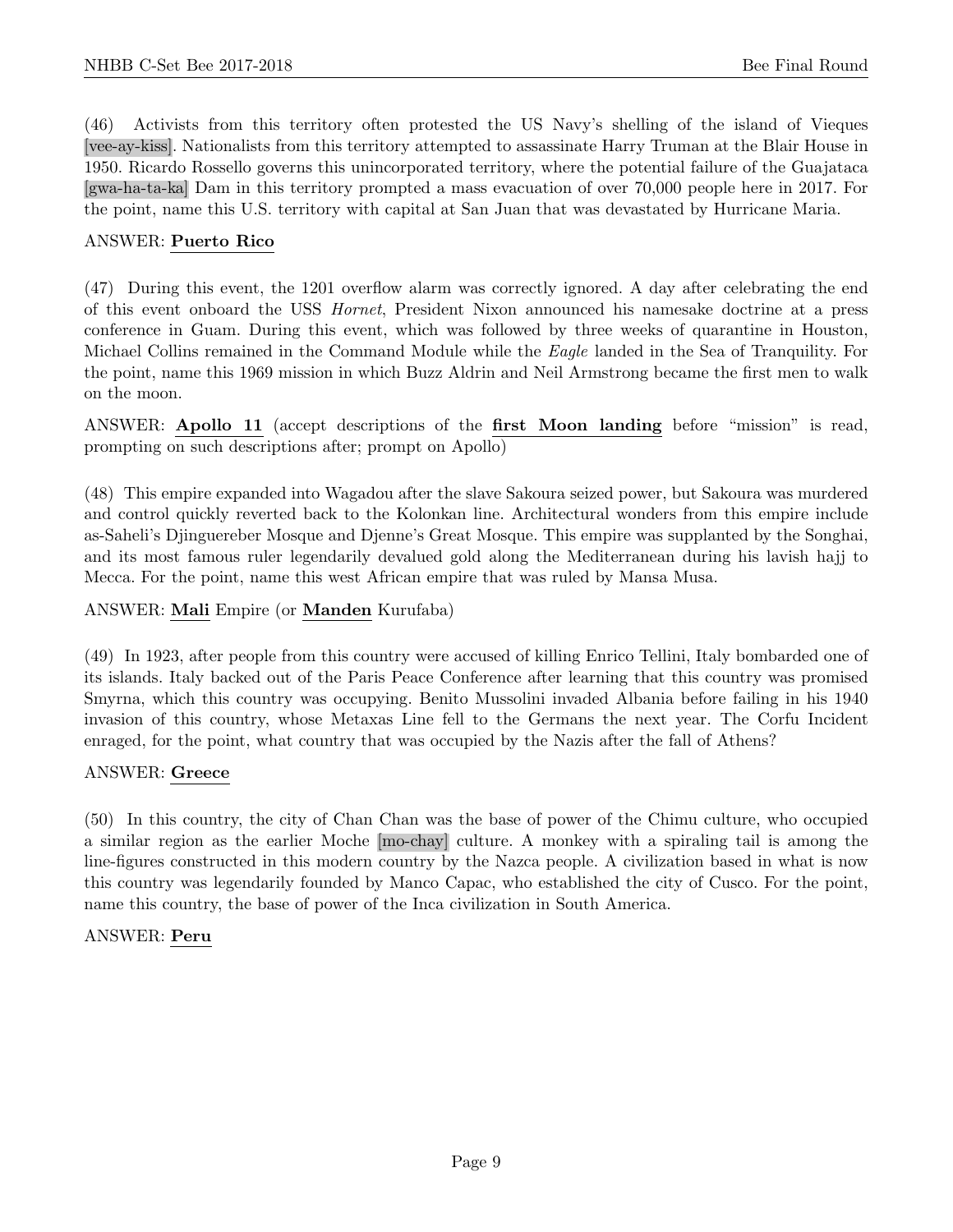(51) A Supreme Court case dealing with this concept is named for Richard Quirin, one of eight people who were planning acts of sabotage in Operation Pastorius. Access to this concept was upheld in an 1866 case that invalidated the conviction of Lambdin Milligan. The case Ex Parte Merriman ruled that President Lincoln's suspension of this right was unconstitutional. For the point, name this legal writ in which the legality of a person's imprisonment is challenged, known by a Latin phrase translating to "bring forth the body."

#### ANSWER: writ of habeas corpus

(52) When this war broke out, one side warned the USS Vicksburg and other neutral ships in Chemulpo Bay that an attack would take place the next day. General Kuropatkin lost 90,000 men and was forced to retreat from the largest battle of this war, Mukden. The Baltic Fleet was redeployed to join this conflict and relieve Port Arthur, only to be annihilated at the Battle of Tsushima Straits. For the point, name this 1904-1905 war in which an Asian power decisively defeated Tsar Nicholas II's forces.

#### ANSWER: Russo-Japanese War

(53) The Historia Augusta claims that one of these projects was the "crowning glory" of Septimius Severus' reign. Another project of this type was largely overseen by governor Quintus Lollius Urbicus, began at Old Kirkpatrick, and includes depictions of conflicts with the Caledonians. Antoninus Pius oversaw one of these projects after succeeding a man who stopped Pict attacks by creating a 73-mile-long example of these structures in Brittania. For the point, name this type of defensive structure built by Hadrian.

#### ANSWER: Roman walls in Brittania

(54) This man convinced Goldman Sachs to invest 60 million dollars in Chinese gold farms on World of Warcraft, an experience he claims taught him how to organize supporters over the Internet. This man was accused of leaking news to Mike Cernovich in an attempt to oust rival H.R. McMaster, who removed this man from the National Security Council in April 2017. After the Unite the Right Rally in Charlottesville and criticism of his white supremacist opinions, this man resigned from the Trump administration. For the point, name this former White House Chief Strategist and current chairman of Breitbart News.

#### ANSWER: Steve Bannon

(55) In 1995, this man's sons were discovered in KV5, the largest known tomb in the Valley of the Kings. The construction of the Aswan Dam forced the relocation of the Abu Simbel temple, which this ruler commissioned. After two spies enticed this man into fighting by the Orontes River, this husband of Nefertari signed the first ever peace treaty with Hattusilli III after the world's largest chariot battle. For the point, name this Egyptian ruler who defeated the Hittites at the Battle of Kadesh and was known as "the Great."

ANSWER: Ramesses the Great (or Ramesses II; accept Ozymandias)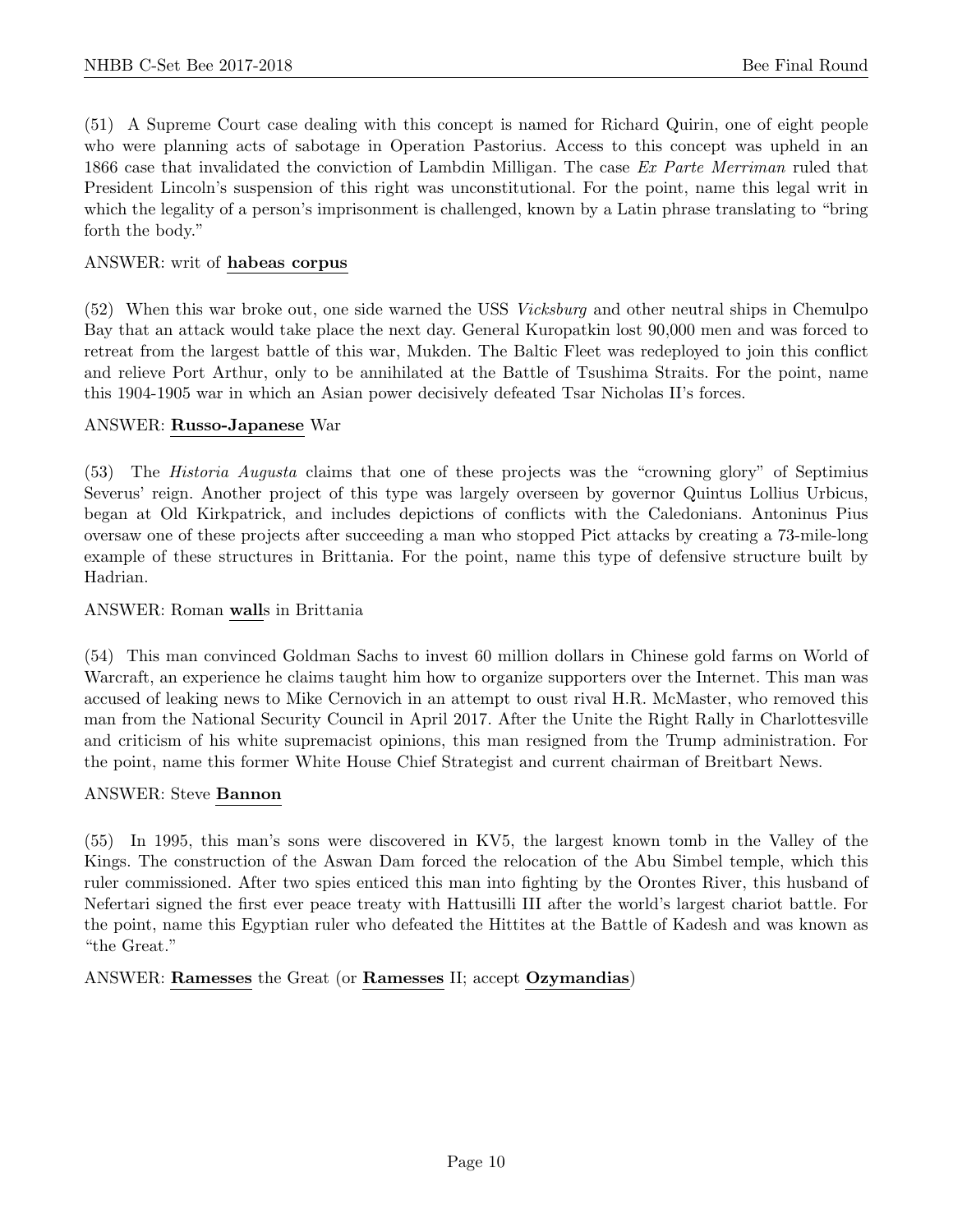(56) A section of this river flowing through Ojinaga [oh-hee-naga] has been called "The Forgotten River" due to overuse and drought. A shift in this river caused the creation of Cordova Island, leading to the Chamizal border dispute and the near-assassination of two presidents in 1909. The question of whether to use the Nueces [noo-ays-ace] River or this river to determine a border led to a war that ended with the Treaty of Guadalupe Hidalgo. For the point, name this river on the US-Mexico border.

#### ANSWER: Rio Grande (or Rio Bravo)

 $(57)$  A law forbidding this practice was central to the 1982 court case *Engblom v. Carey*, which arose after striking employees were removed from company housing. Several amendments to the Mutiny Act legalized this practice in the American colonies, as did the fourth of the Intolerable Acts. This practice, which was implemented due to a lack of lodging facilities beginning in the French and Indian War, is outlawed by the Third Amendment. For the point, name this practice of forcibly housing troops in private residences.

ANSWER: quartering (accept elaborations, like quartering National Guard troops; prompt on descriptive answers before the final sentence)

(58) One of these pieces premiered with lyrics satirizing its country's loss in the Seven Weeks War. This musical genre was introduced to England by Almack's social clubs. Maurice Ravel used two Schubert collections of these works for his own "noble and sentimental" works, and denied that World War I influenced a piece of his named for this dance that depicted an imperial ballroom circa 1855. "Tales from the Vienna Woods" and "The Blue Danube" are examples of, for the point, what dance in three-quarter time whose "King" was Johann Strauss Jr.?

#### ANSWER: waltzes (or La Valse)

(59) A document proposing the American acquisition of this territory described a potential "treason against our posterity" if this territory became "Africanized;" that document was James Buchanan's Ostend Manifesto. The US established control over this territory via the Platt Amendment, which stipulated conditions for troop withdrawal that were originally promised by the Teller Amendment. For the point, name this Caribbean island where American intervention was trigged by the sinking of the USS Maine in Havana Harbor.

#### ANSWER: Cuba

(60) This dynasty was able to mount catapults on paddle-wheel vessels to great effect at the Battle of Caishi. Though this dynasty was the first to establish a standing navy, it was partially conquered by the Jurchen Jin, leading it to be divided into Northern and Southern periods. The Four Great Inventions, including papermaking, printing, gunpowder, and the compass, were discovered during this dynasty. For the point, name this dynasty that fell to Kublai Khan's Mongols and was thus followed by the Yuan Dynasty.

#### ANSWER: Song Dynasty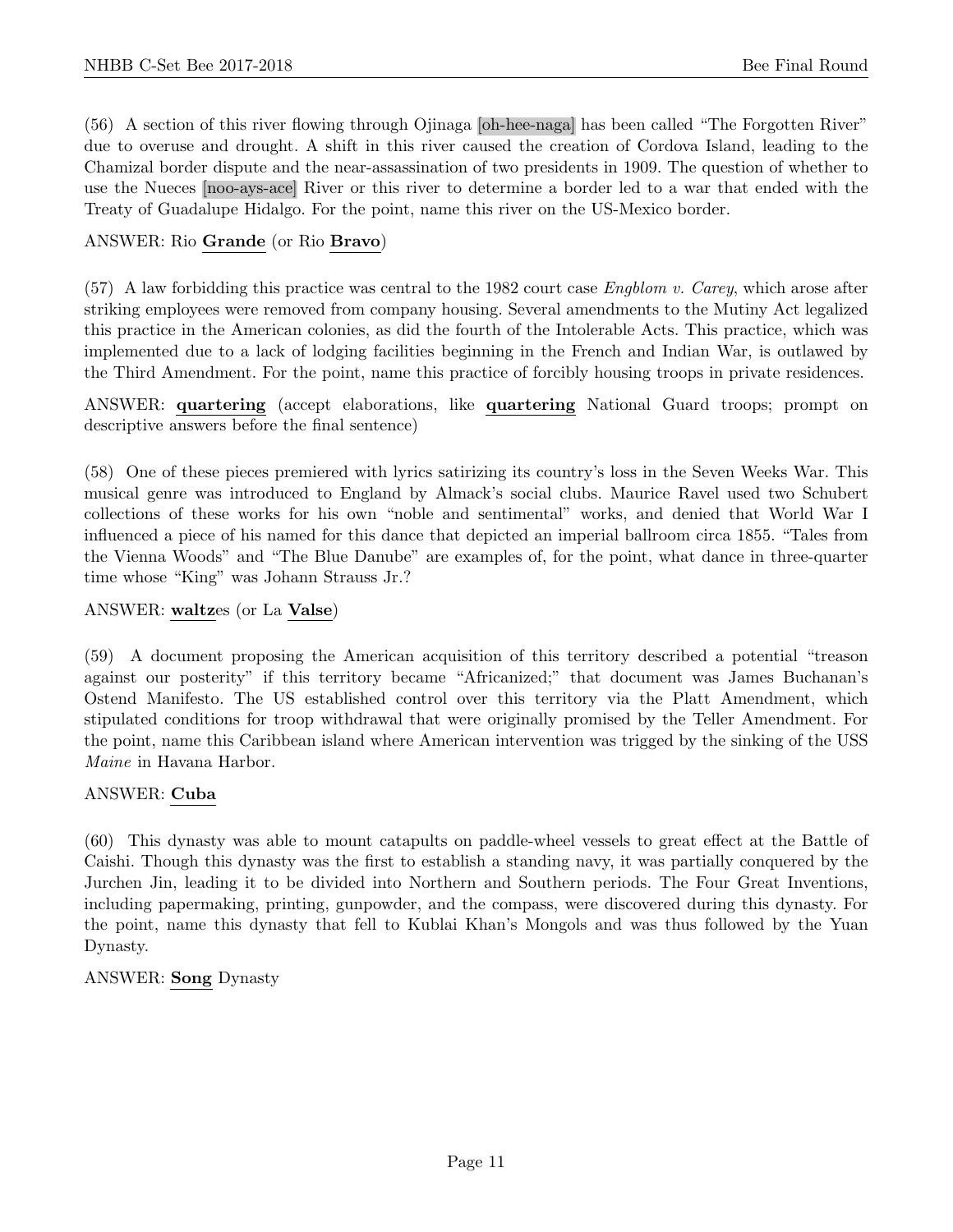(61) The source of this river is often incorrectly cited as Lake Tear of the Clouds. The natural widening of this river, known as the Tappan Zee, tricked its namesake into thinking he'd found the Northwest Passage, an idea he gave up on after reaching Troy. A historic railroad bridge converted into a footbridge over this river runs from Poughkeepsie to Highland. For the point, name this river that originates in the Adirondacks, forms the border between New York and New Jersey, and shares its name with the Canadian bay where its namesake was abandoned in 1611.

#### ANSWER: Hudson River

(62) During testimony in this case, former acting Secretary of State Levi Lincoln controversially requested time to consider whether he should answer any questions. This case was prompted by a writ of mandamus filed by one of the "Midnight Judges," who had been appointed, in accordance with the Judiciary Act of 1801, at the very end of John Adams's presidency. For the point, name this 1803 case in which Chief Justice John Marshall established the principle of judicial review.

ANSWER: Marbury v. Madison (accept in either order; prompt on partial answers)

(63) This author borrowed the title of a speech by Athenian orator Isocrates for a work he wrote to Parliament lashing out against the Licencing Order of 1643. In that work, this man claims "he who destroys a good book kills reason itself." In another work by this author of Areopagitica, Mulciber is the principle architect of the city of Pandemonium, which is ruled by a character who claims that it is "Better to reign in Hell, than serve in Heaven." For the point, name this English author who looked to "justify the ways of God to man" in Paradise Lost.

#### ANSWER: John Milton

(64) This leader's country lost the Aozou Strip in the Toyota War against Chad. This leader, who was protected by the all-female Amazonian Guard, claimed responsibility for the 1988 Lockerbie bombings. This man detailed his Third International Theory in the Green Book shortly before taking the title "Brotherly Leader and Guide of the Revolution." In 2011, this leader was killed near his hometown of Sirte during the Arab Spring. For the point, name this longtime dictator of Libya.

#### ANSWER: Muammar Gaddafi (or Qaddafi)

(65) John Pershing nicknamed this man "bandito" after he killed Mexican rebel leader Julio Cárdenas. This man, who was investigated by reporter Drew Pearson, beat Bernard Montgomery in the Race to Messina. Under Douglas MacArthur, this man led cavalry to suppress the Bonus Army. Before D-Day, this general led a phantom army to confuse German forces, and he directed the relief of the 101st Airborne during the Battle of the Bulge. For the point, name this American general who controversially slapped a soldier suffering from shell shock.

#### ANSWER: George Patton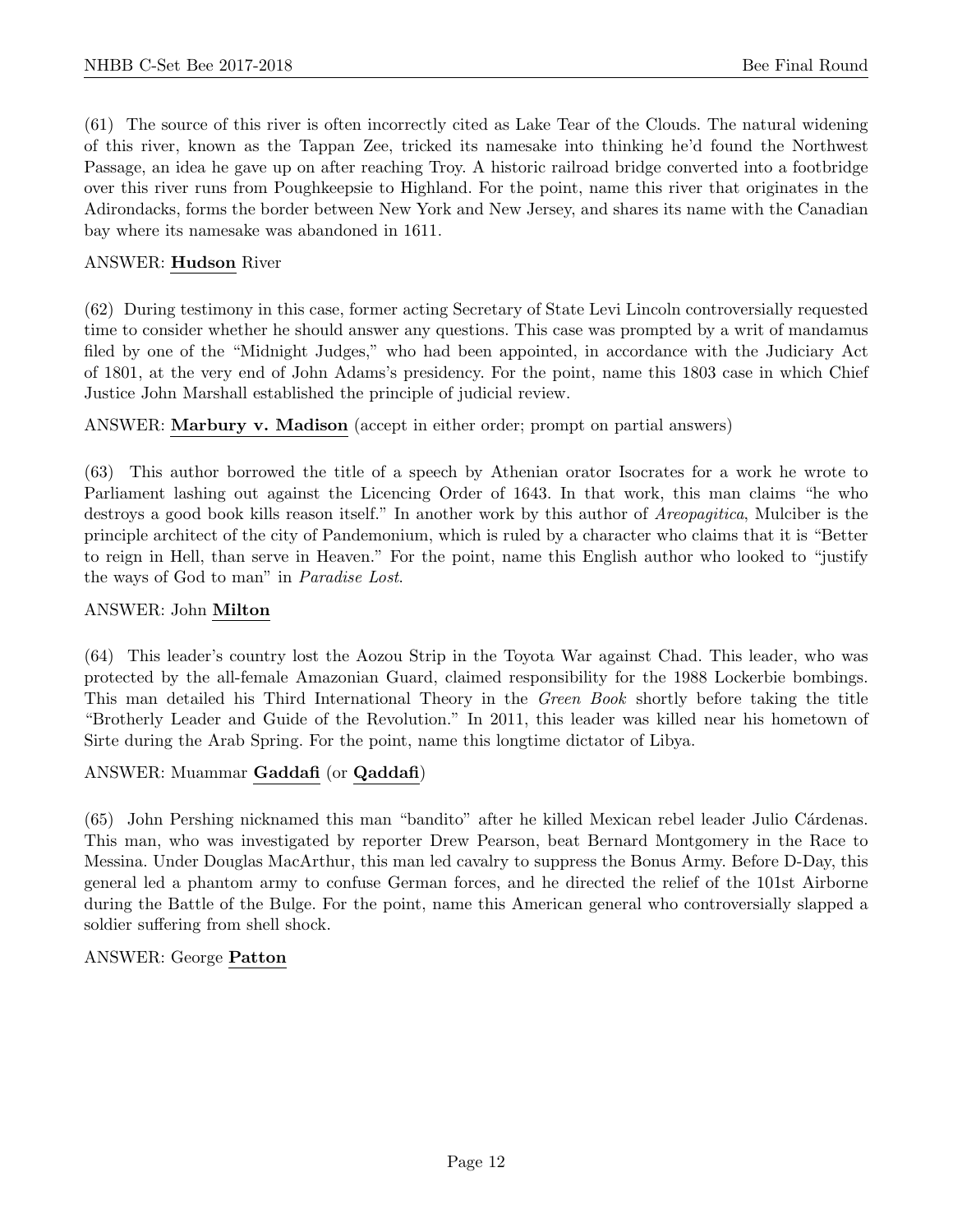(66) This organization's membership boomed after they successfully striked against Jay Gould's Wabash Railroad. Many members of this organization participated in the 1885 Rock Springs Massacre of Chinese immigrants, though authorities could not link this group to the crime. This organization, which was founded as a secret "Noble and Holy Order" by Uriah Stephens, suffered a decline in popularity after it was blamed for the Haymarket Square Riot. For the point, name this briefly-powerful labor group once led by Terence Powderly.

# ANSWER: Noble and Holy Order of the Knights of Labor

(67) In 1726, a marauding group of these people led by Hemperla were executed in the state of Hesse-Darmstadt. The 1530 Egyptians Act in England targeted these individuals. This group's flag features a 16-spoked wheel, a reference to their origins in northern India. These nomadic people often moved in caravans, leading many subgroups to be known as travellers. For the point, name this oft-persecuted, dispersed ethnic group that was marked by a brown triangle and murdered in the Porajmos by the Nazis.

#### ANSWER: Romani (accept Gypsys)

(68) This man waged a decade-long campaign against the Ikko-Ikki that culminated in the destruction of Ishiyama Hongan-Ji. This man first rose to prominence when he ambushed an Imagawa army ten times the size of his own. This leader beat his rival Takeda at the Battle of Nagashino, using guns to great effect. After being betrayed by Akechi Mitsuhide, this leader committed suicide at Honno-ji. For the point, name this first of the Three Great Unifiers of Japan, an ally of Tokugawa Ieyasu and Toyotomi Hideyoshi.

#### ANSWER: Oda Nobunaga

(69) Only four men survived an expedition intending to explore this U.S. state, including the chronicler Alvar Cabeza de Vaca. The Narvaez Expedition was formed in 1527 to explore this state. An explorer of this state landed at Charlotte Harbor on the Peace River north of Fort Myers as part of his quest to find the Fountain of Youth. Ponce de Leon led two voyages exploring, for the point, what state where the Spanish established colonies at St. Augustine and Pensacola?

#### ANSWER: Florida

(70) An emerald one of these figures has three sets of gold robes that are replaced by a current monarch at the end of each season. A daibatsu represents a giant sculpture of these figures, two of which were destroyed by the Taliban in Bamyan in 2001. The 9th-century temple of Borobodur on Java in Indonesia contains over 500 statues of these entities, which are often worshipped in Southeast Asia. For the point, name these figures that represent the founder of a religion with Mahayana and Theravada branches.

ANSWER: Buddhas (accept elaborations, like "sculptures of the Buddha")

(71) Hans Eysenck worked with 11-year-old twins to study this characteristic. The Holland Codes use this psychological variable to determine career choice. The MMPI has begun replacing the Jungian Myers-Briggs Type Indicator test for this characteristic, which is also studied by the Rorschach test. Openness to experience and extraversion are elements of, for the point, what concept that describes a person's individual thoughts and behaviors?

#### ANSWER: personality